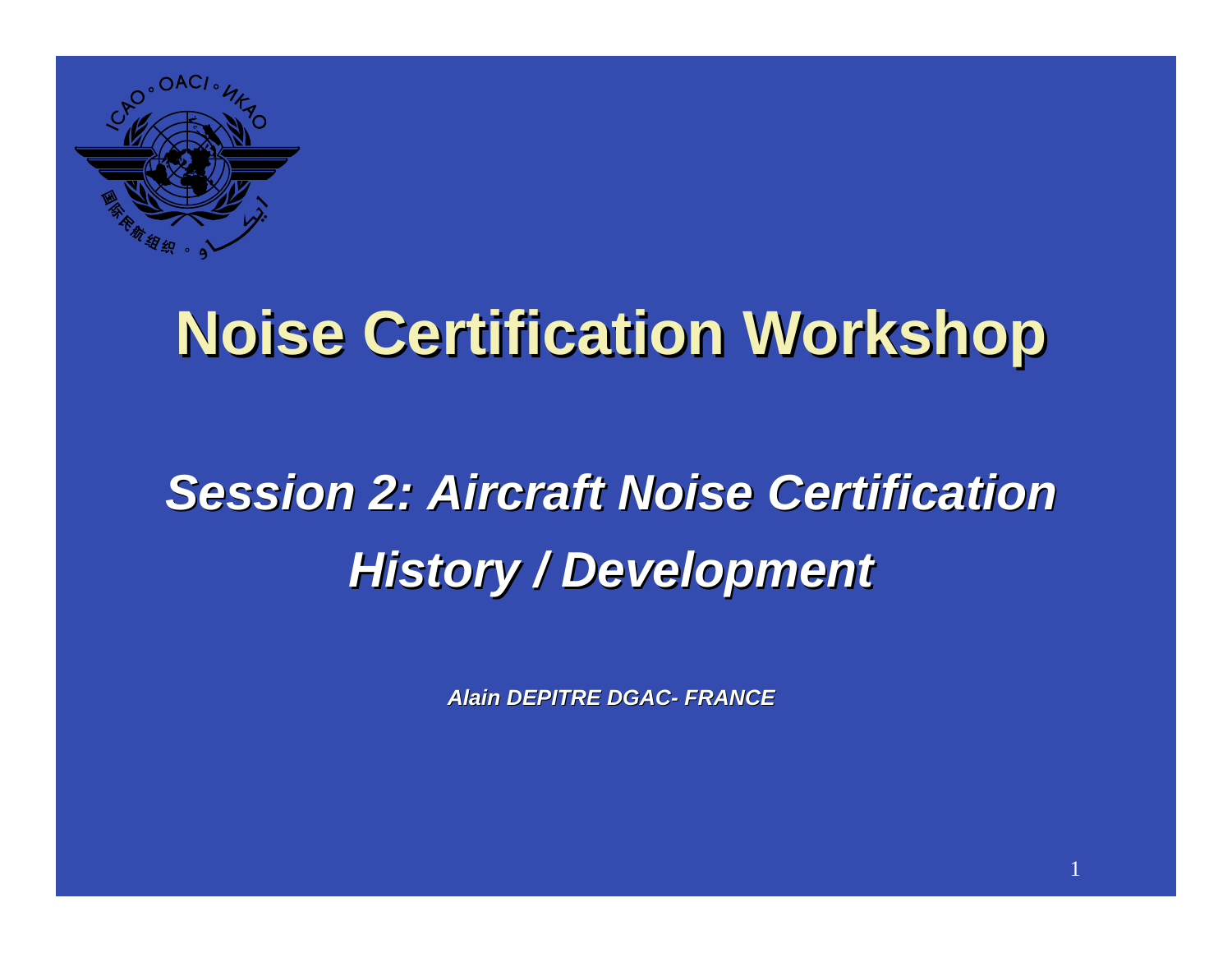Noise Certification Workshop

#### AIRCRAFT NOISE CERTIFICATION HISTORY / DEVELOPMENT

 $\rightarrow$  ICAO Noise Certification Historic / Standards Development + Other Noise Certification Standards +>Difficulties for Aircraft Noise **Certification** 

 $\rightarrow$ Improvement of current situation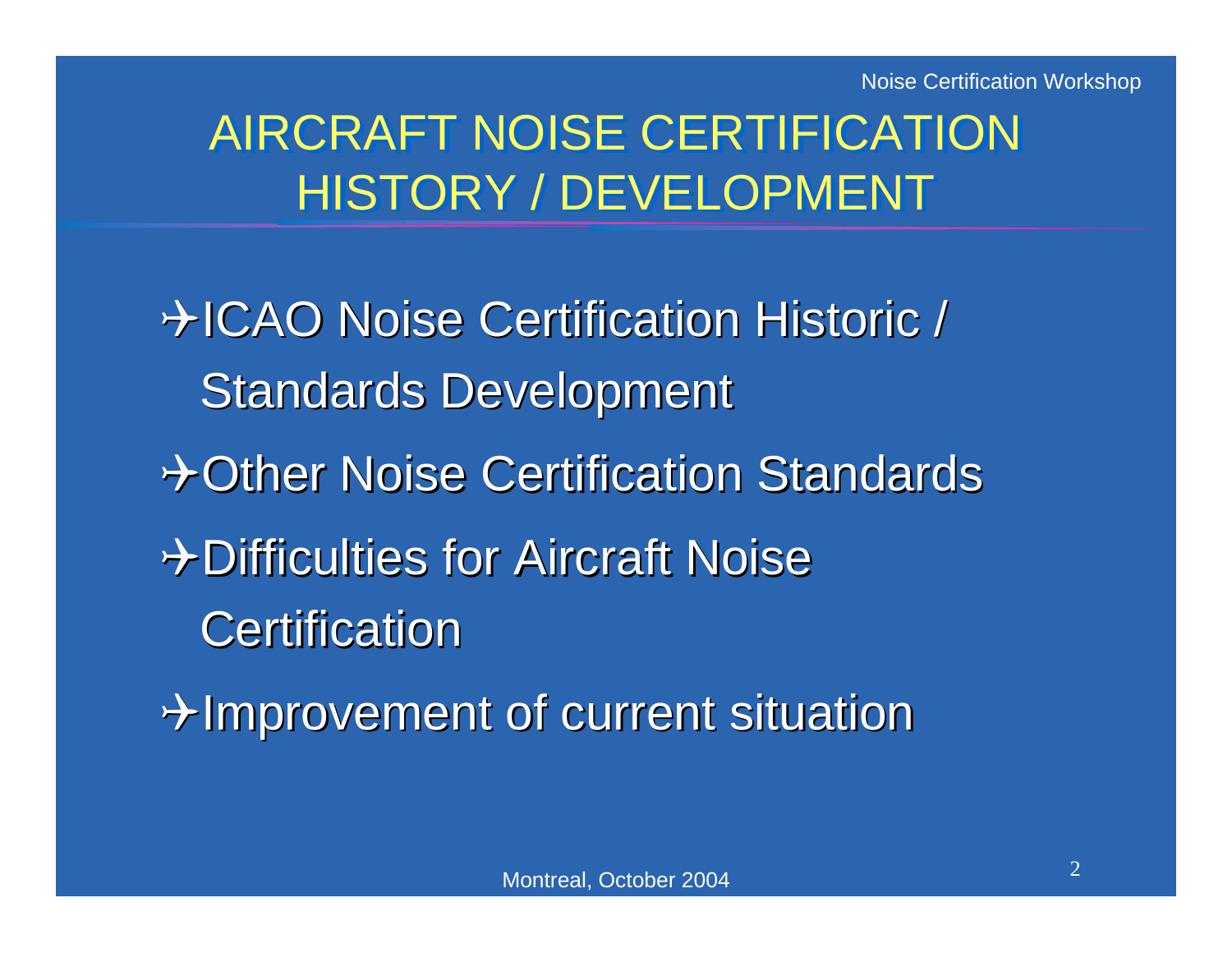### **Standards developments**

 $\rightarrow$  Public reaction to jet noise aircraft started during years 1960 - 1965  $\rightarrow$  Resolution of Sixteenth Session of the Assembly, Buenos Aires, Sept 1968 +Special meeting in Montreal, Dec 1969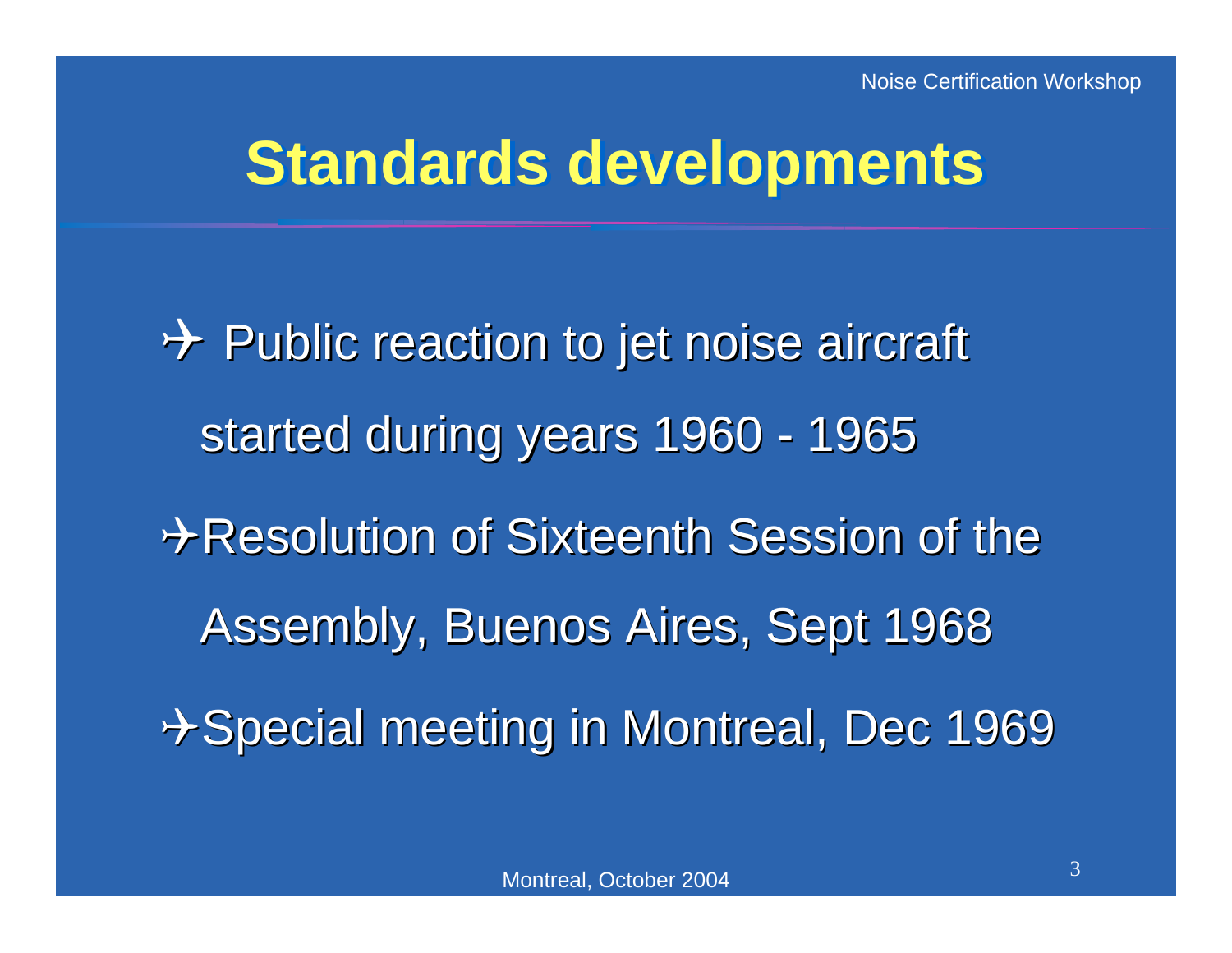### **Standards Developments**

 $\rightarrow$  Draft international Standards and Recommended Practices / Recommended Practices / Consultation of States / Council / Consultation of States / Council / Annex 16 (1st Edition) adopted 2 April 1971 (Chapter 2) 1971 (Chapter 2)  $\rightarrow$  The ICAO Annex 16 (1st edition) was applicable on 6 January 1972 applicable on 6 January 1972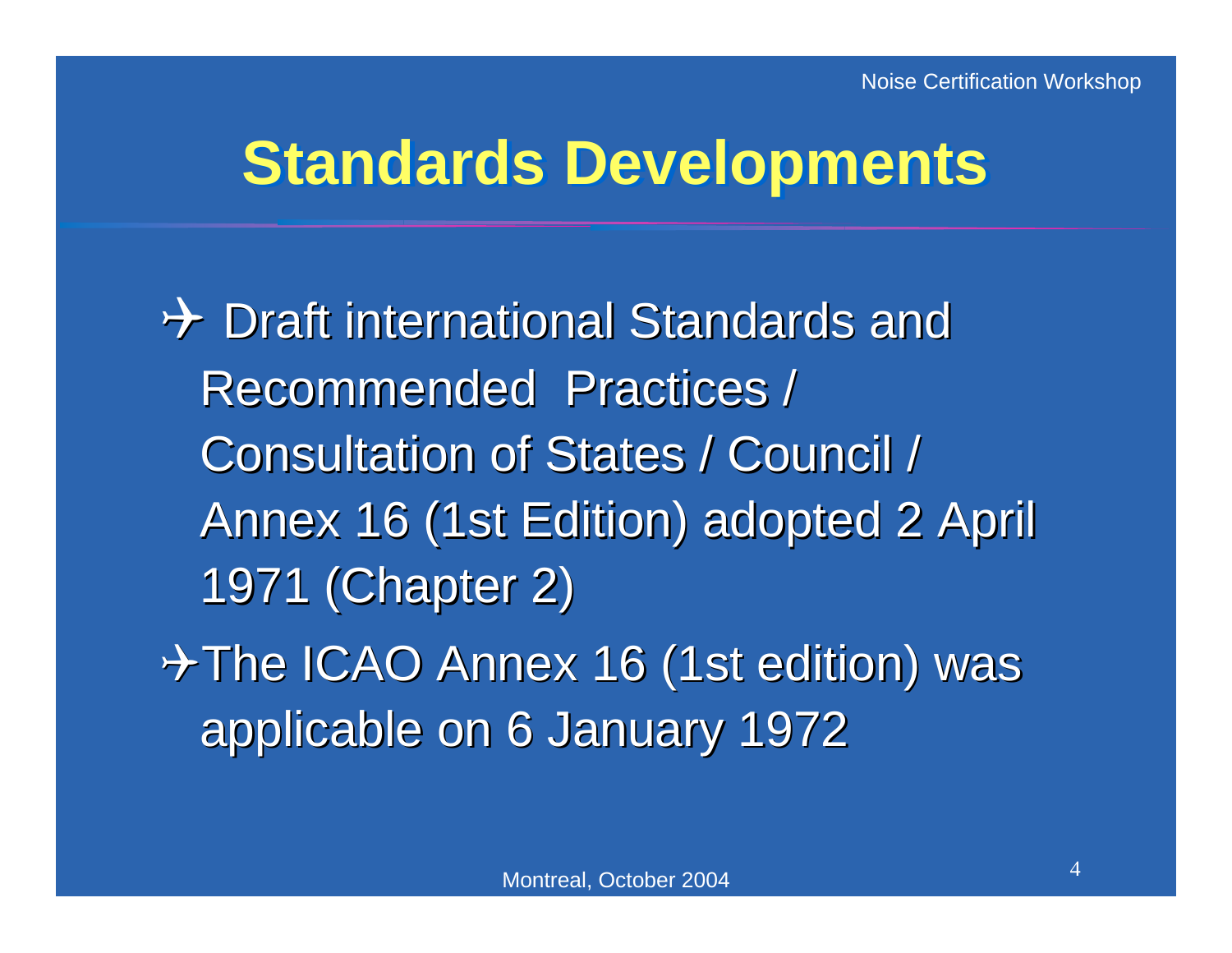### **Standards Developments**

- $\rightarrow$  During the same period : FAR Part 36 . Technical differences with Annex 16.
- $\rightarrow$  First application on new subsonic aeroplanes with a MTOW > 34 t except PW JT3D (1st December 1969)
- $\rightarrow$  Application to all aeroplanes with MTOW > 34t (1st December 1973)
- $\rightarrow$  Application to all aeroplanes (31 December 1974)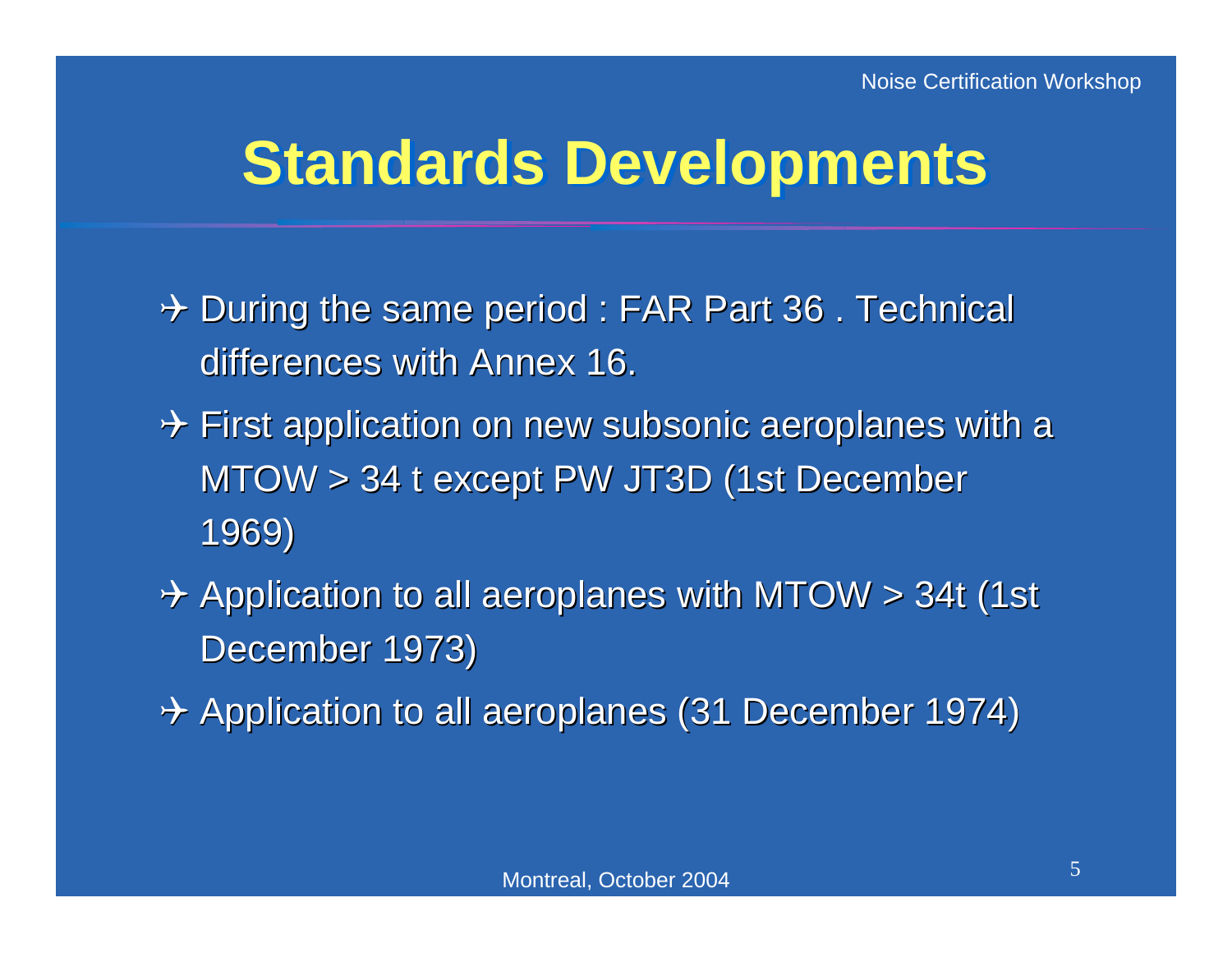### **ICAO Standards**

 $\rightarrow$  Period for application  $\triangleright$  Jets different dates referring to engine bypass ratio bypass ratio ~1972/Chapt 2  $\triangleright$  light propeller aeroplanes 1975/ Chapt 6  $\triangleright$  Heavy propeller aeroplanes 1977/ Chapt 5 **≻Jets - Increase of stringency 1977/Chapt 3 ≽Helicopters 1981/Chapt 8**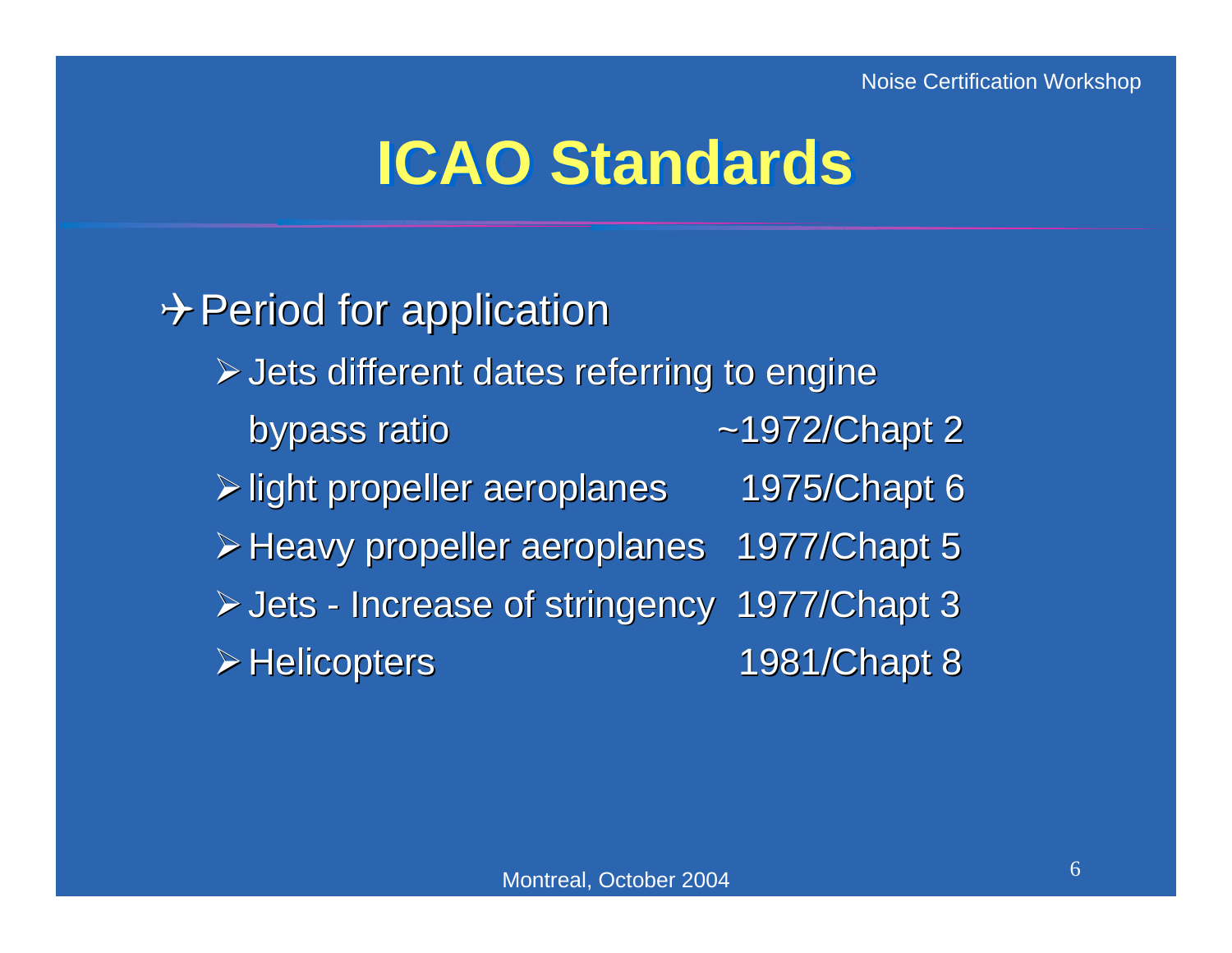## **ICAO Standards ICAO Standards**

 $\triangleright$  Relaxation of noise limits for helicopters 1985/Chapt 8 ¾Light propeller aeroplanes 1988/ Light propeller aeroplanes 1988/Chapt 10 ≻New chapter for light helicopters 1993/Chapt 11  $\triangleright$  Harmonisation with FARs 1999  $\triangleright$  Increase of stringency for light propeller aeroplanes aeroplanes 1999/Chapt 10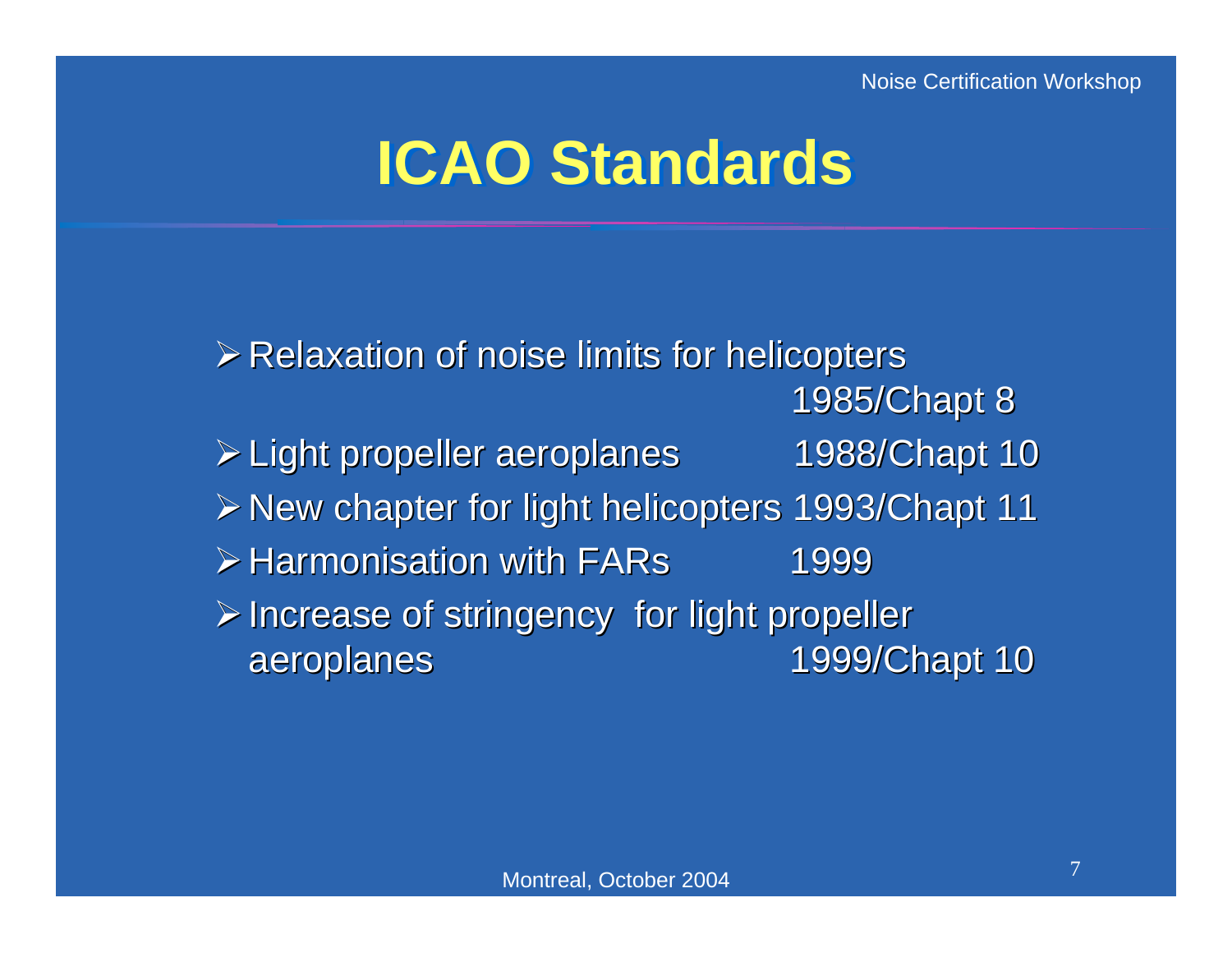## **ICAO Standards ICAO Standards**

 $\triangleright$  Increase of stringency for helicopters 2002/Chapt 8 and 11  $\triangleright$  Increase of stringency for heavy aeroplanes 2001 for 2006/ Chapt 4  $\triangleright$  Guidance material on tilt-rotor aircraft noise certification certification 2001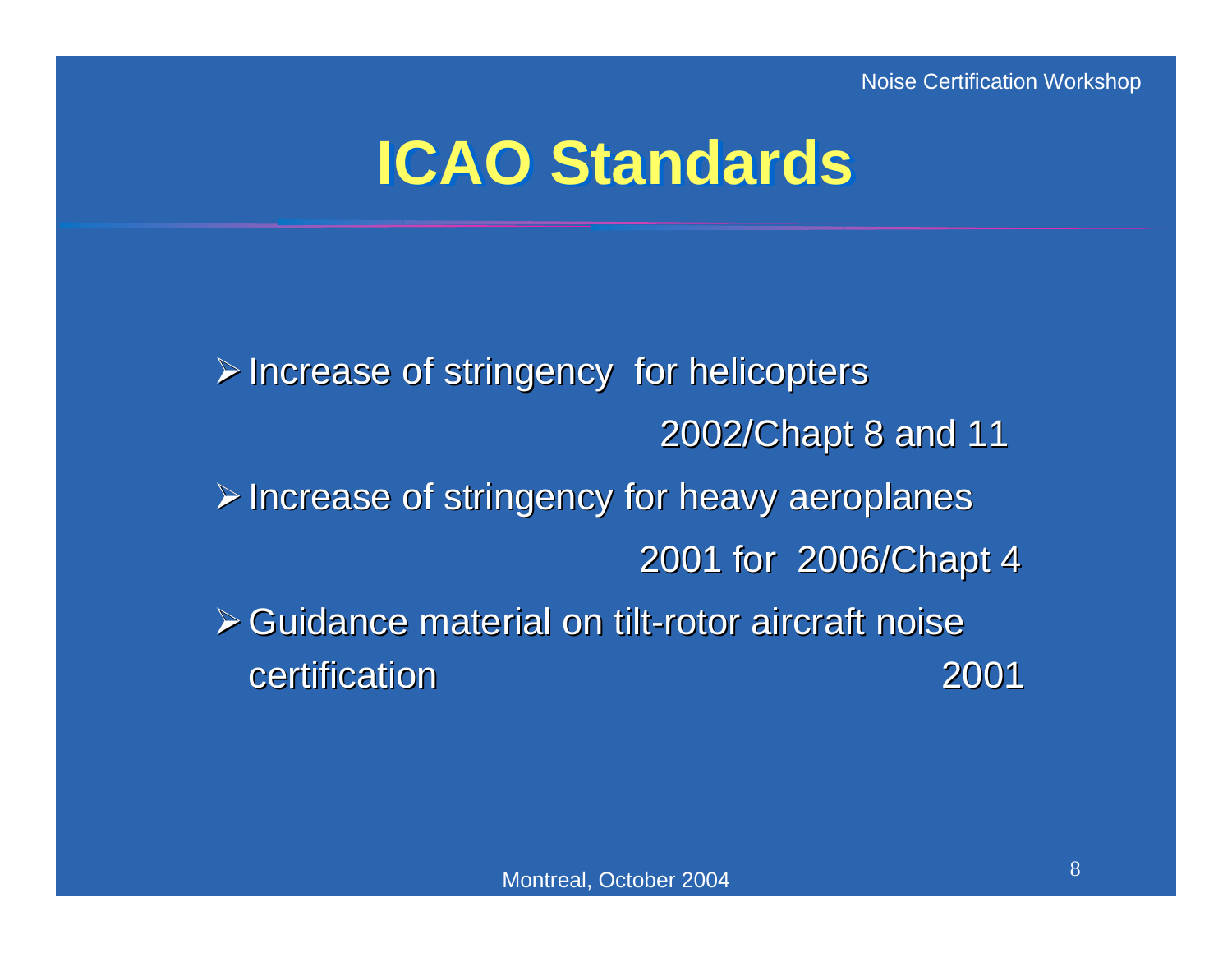## **Annex 16 stringency steps Annex 16 stringency steps Heavy aeroplanes Heavy aeroplanes**

 $\rightarrow$  1971 Chapter 2

Derived versions  $1981 - 6$  dB

 $\div$  1977 Chapter 3

for light aeroplanes  $\sim$  16 dB

for heavy aeroplanes  $\sim$  10 dB

 $+2006$  Chapter 4

10 dB referring to Chapt 3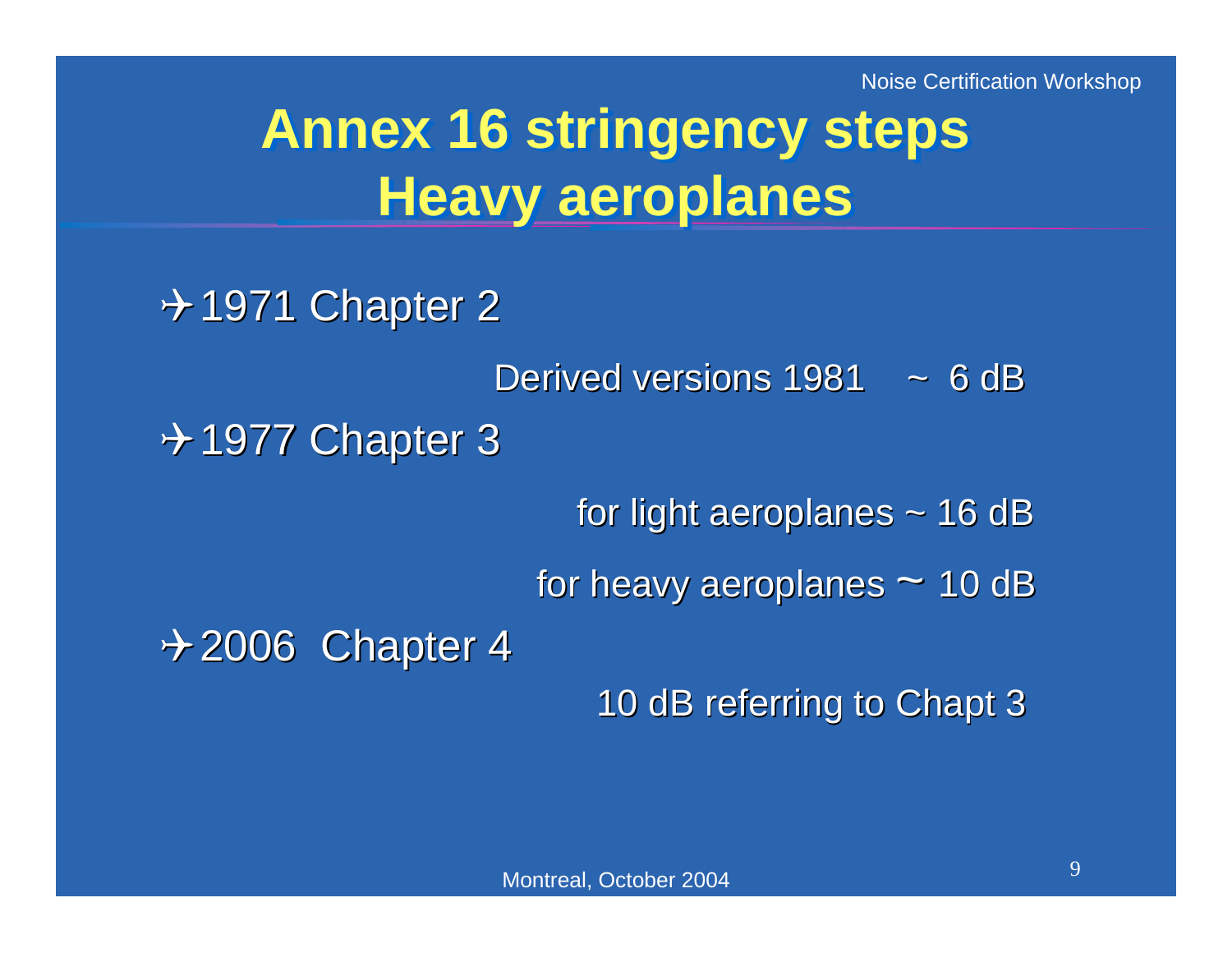#### **Annex 16 increase of stringency Annex 16 increase of stringency**

¾Light aeroplanes : Light aeroplanes :  $\frac{4}{5}$  **6 dB for lights and 3 dB for heavy** ≻Helicopters: (Chapter 8)  $\div$ **3 dB for take off, 4 dB for overflight and** 1 dB for approach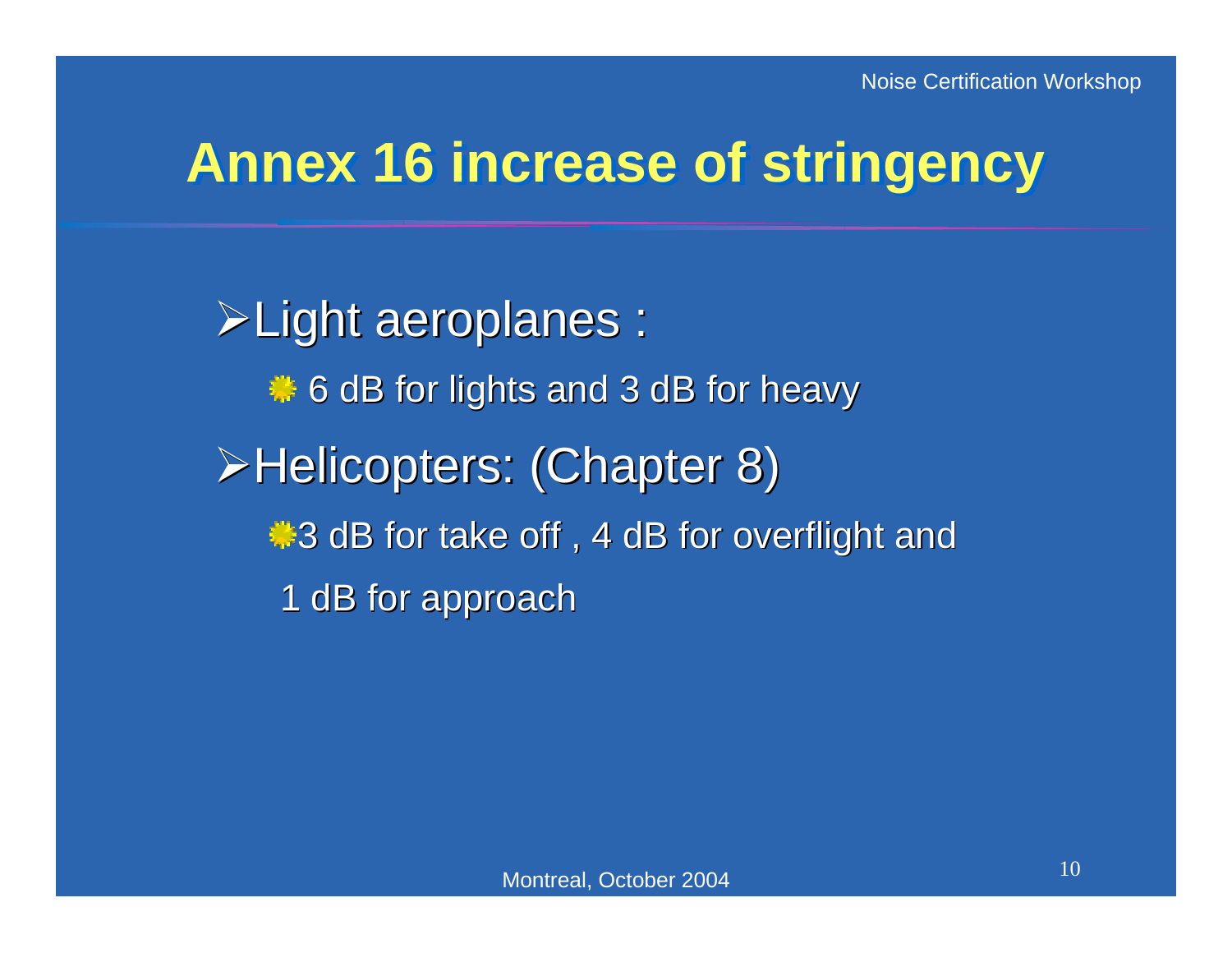Noise Certification Workshop

### **Current Standards for noise Current Standards for noise certificationcertification**

 $\rightarrow$  ICAO Annex 16.  $\rightarrow$  FAR Part 36 (USA) ~ harmonised with the Annex 16  $\rightarrow$  JAR 36 (JAA) = Annex 16  $\rightarrow$  CS 36 (EASA) = Annex 16  $\rightarrow$  AP 36 (Russia) ~ old FAR Part 36,but new certifications with Annex 16 certifications with Annex 16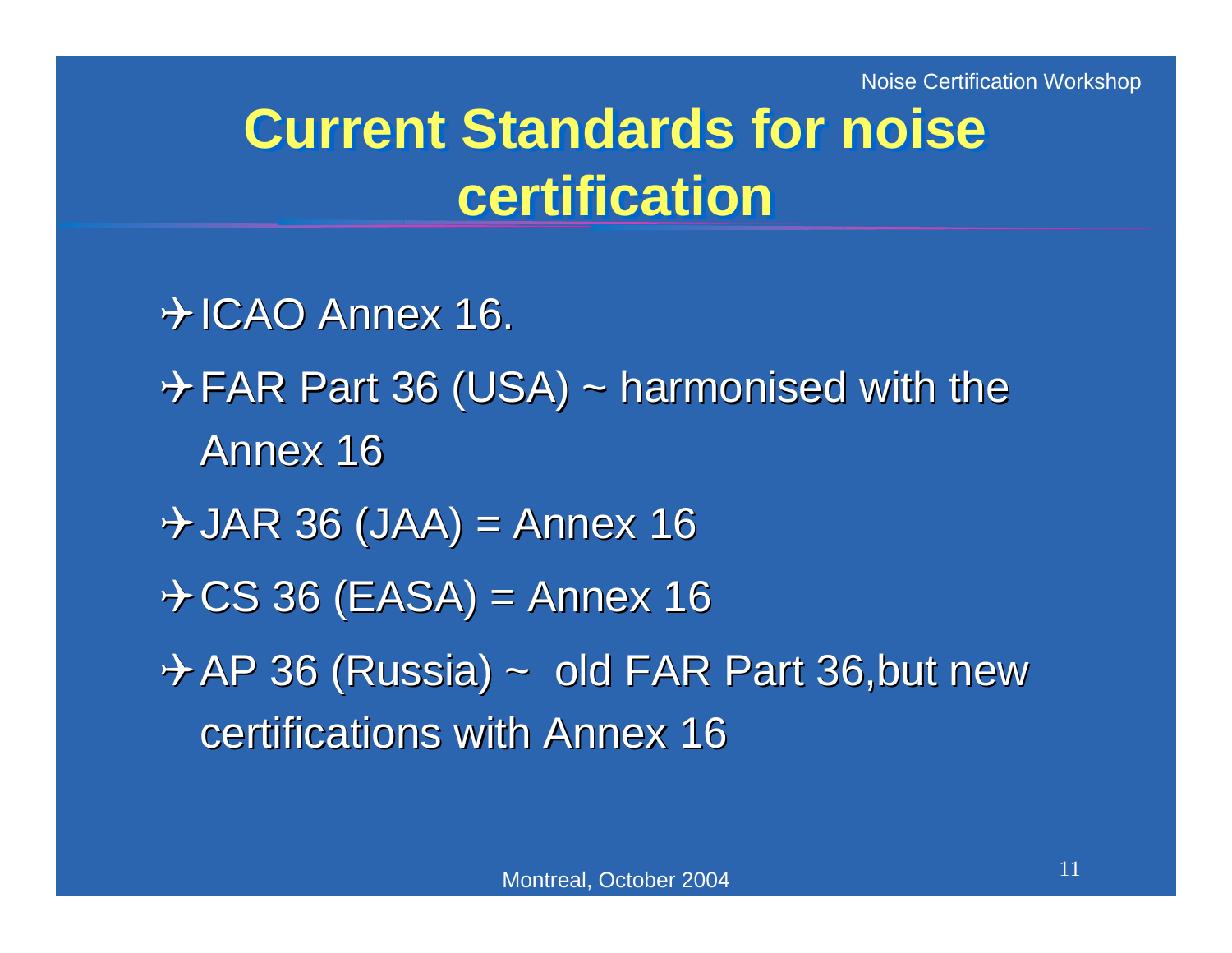## **Status of noise certification Status of noise certification**

 $\rightarrow$  Harmonisation of different standards, good level of stringency.  $\rightarrow$  All things are ok in the best of worlds?  $\rightarrow$  NO, due to complexity of rules, practices, equivalences, different practices, equivalences, different interpretation of rules, big difficulties specially for heavy aeroplanes.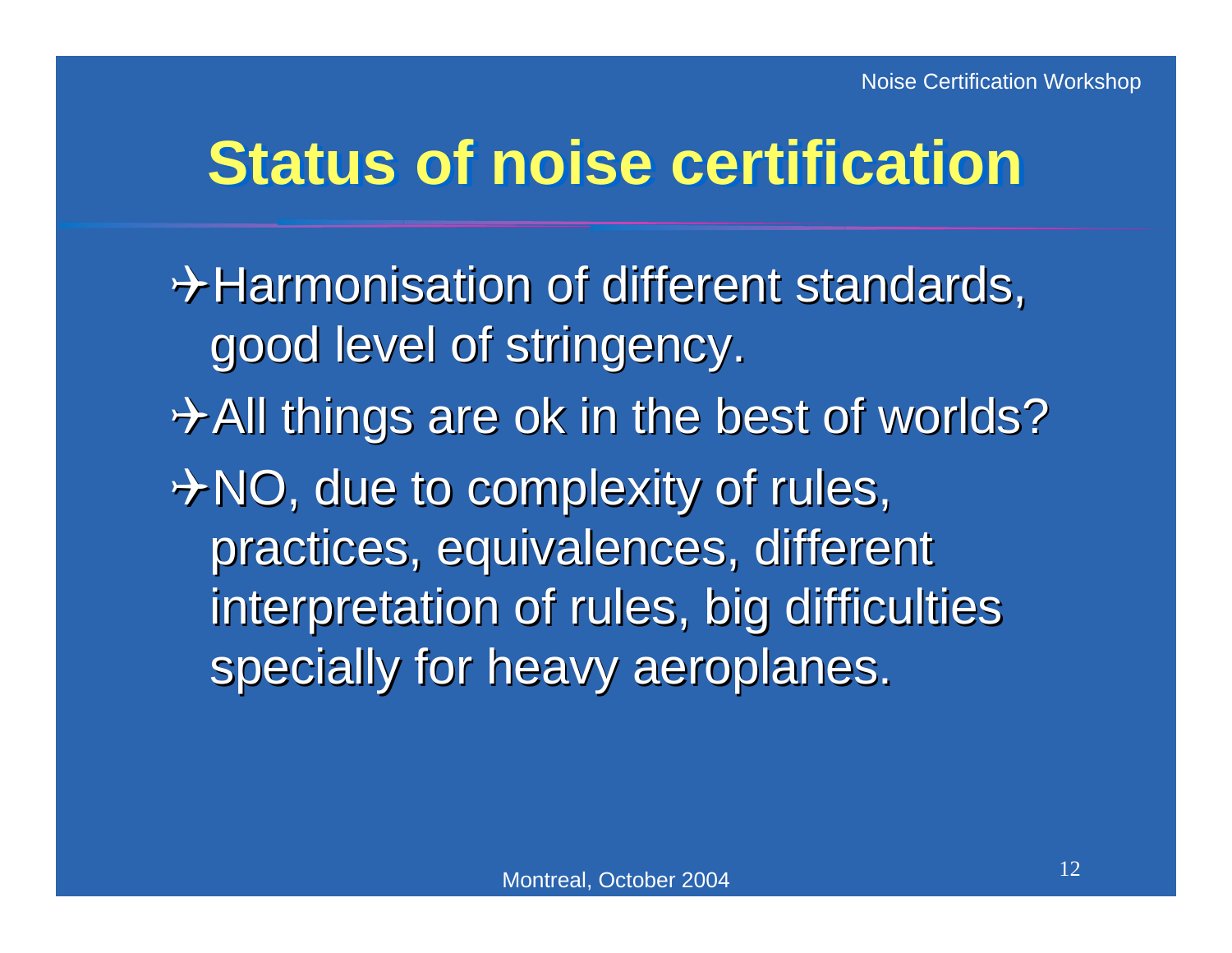#### **Difficulties for noise certification Difficulties for noise certification**

- $\rightarrow$  Demonstration procedures described in Chapter 3 , Appendix 2, not necessarily Chapter 3 , Appendix 2, not necessarily applied, but use of equivalent procedures.
- $\rightarrow$  Development of the Environmental Technical Manual.
- $\rightarrow$  Aircraft more and more complex regarding noise sources.
- $\rightarrow$  More and more modifications on engines.
- $\rightarrow$  Family concept development.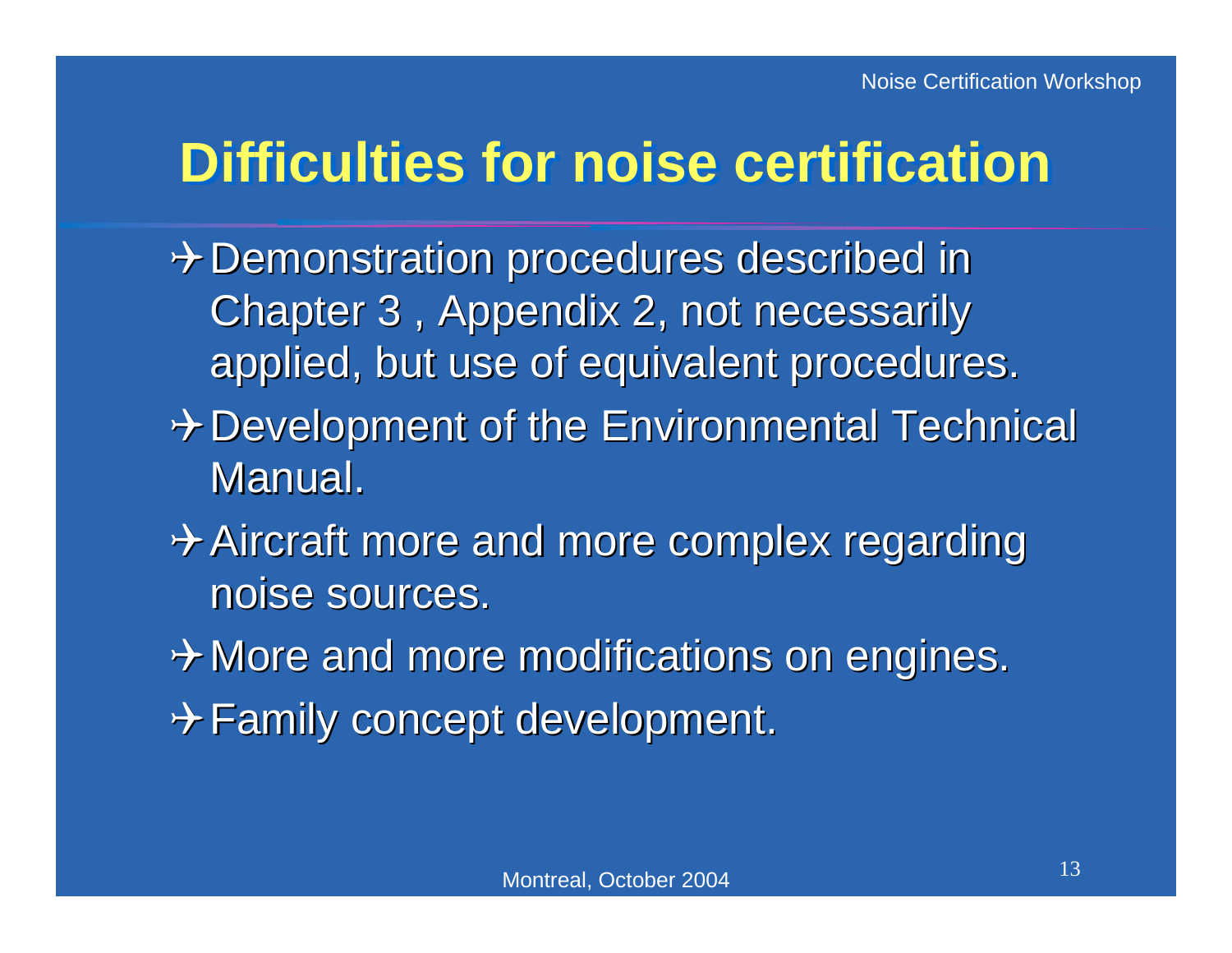#### **Difficulties for noise certification Difficulties for noise certification**

 $\rightarrow$  Family concept: original flight test and engine static tests of original engine type, then engine static test of modified engine. Differences applied to flight test results. Method very complicated.

 $\rightarrow$  Engine modifications evaluated by engine static tests, but in case of small noise impact, use of techniques for noise impact evaluation not described in Annex 16 or Technical Manual (near field).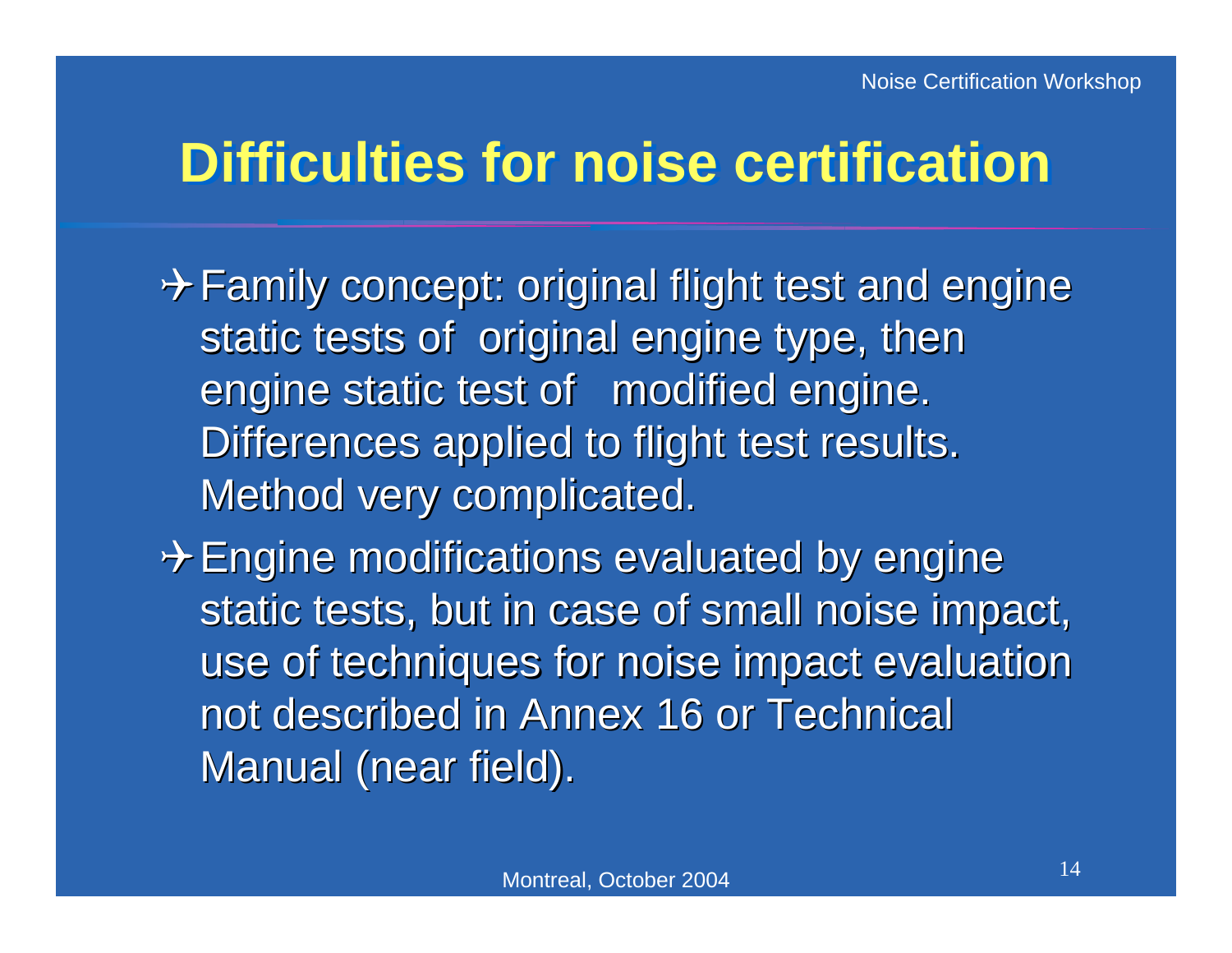## **Difficulties for noise certification Technical point of view Technical point of view**

#### $\rightarrow$  Necessity for high level of technical expertise.

#### $\rightarrow$  More and more noise certification presents two aspects:

- To satisfy ICAO Annex 16 Chapter and obtain a Noise Certificate.
- To satisfy airport local rules by reference to certificated noise levels.( example: Chapter 3 limits minus 5 dB or minus  $8$  dB).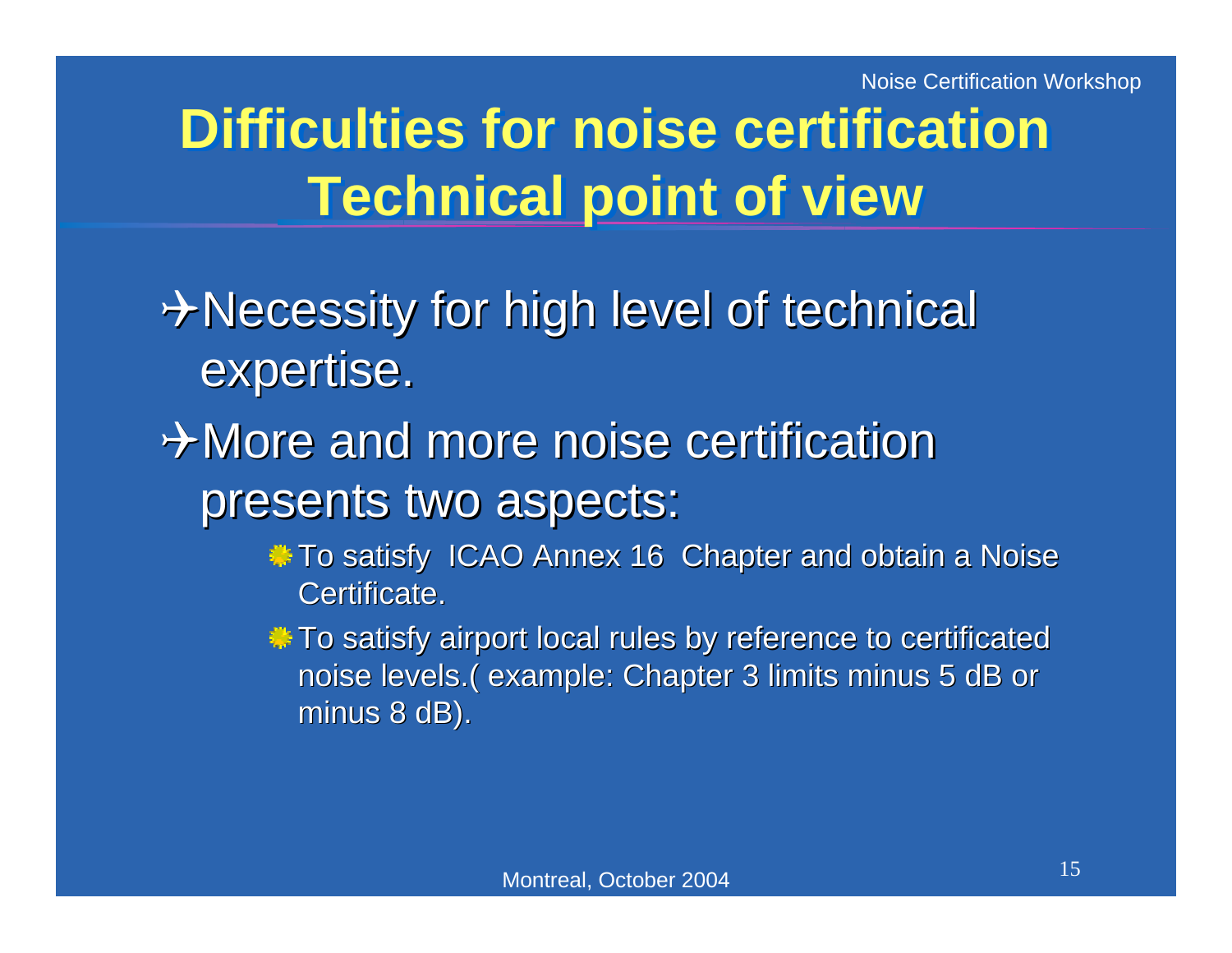## **Difficulties for noise certification Administrative point of view Administrative point of view**

- → Annex 16, Chapter 1, « Administration » paragraph 1.2:
	- « Noise certification shall be granted or « Noise certification shall be granted or validated by the State of Registry of an aircraft on the basis of satisfactory evidence that the aircraft complies with requirements which are at least equal to the applicable Standards specified in this Annex. »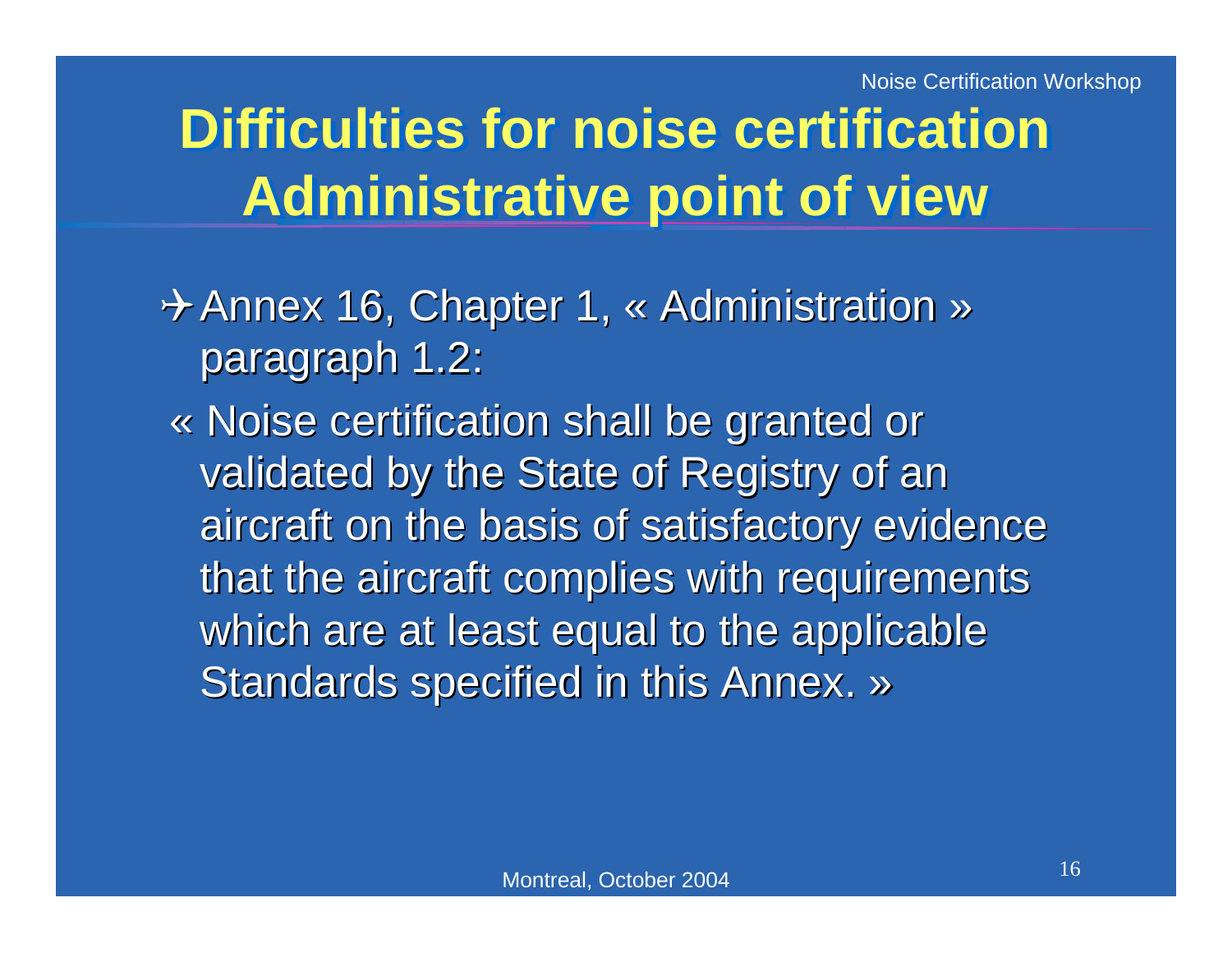### **Impact of a wrong expertise Impact of a wrong expertise**

 $\rightarrow$  Create distortion of competition.  $\rightarrow$  Create problems with people living around airports. + Decrease the confidence about noise certification rigour.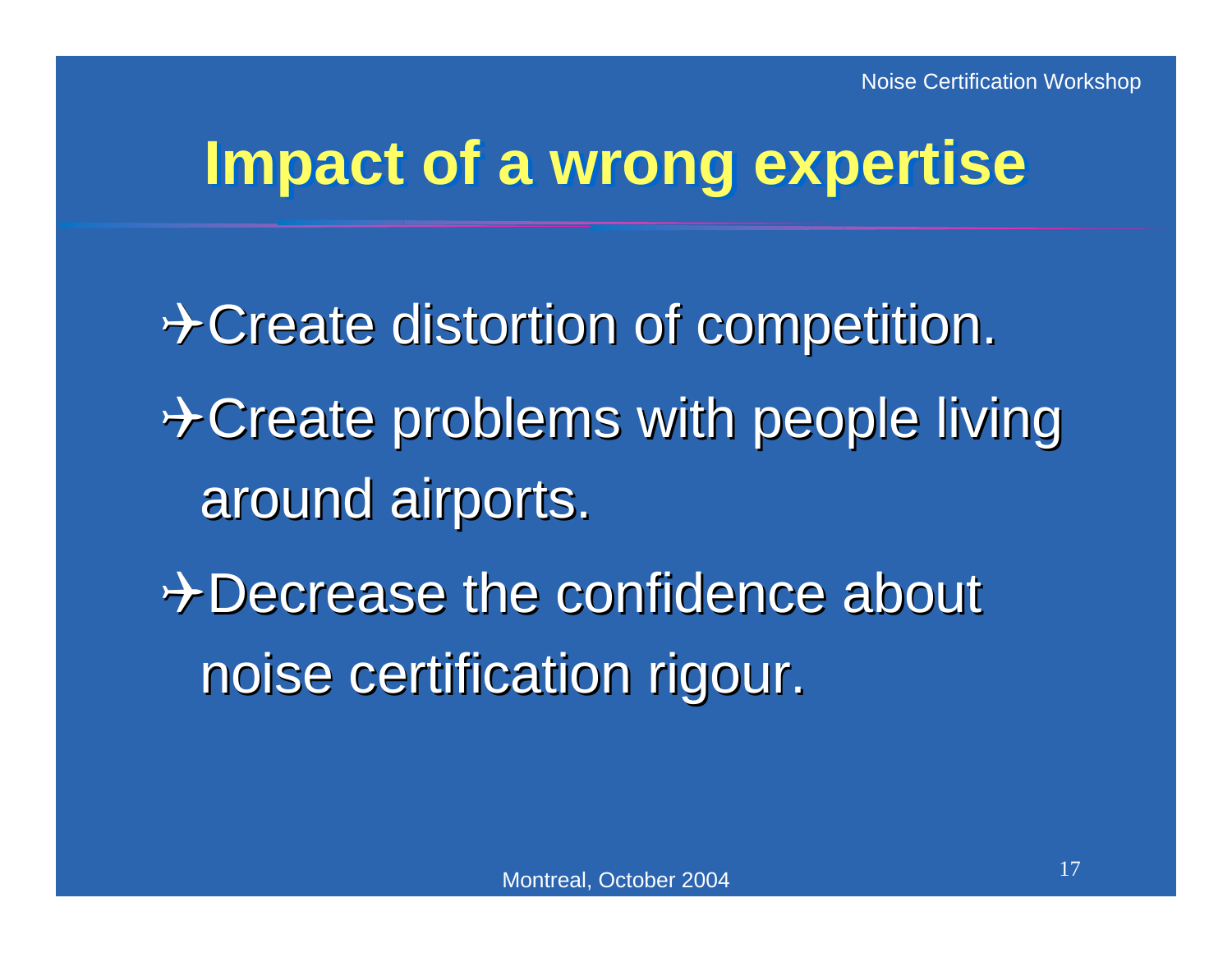## **Example of wrong expertise Example of wrong expertise**

 $\rightarrow$  Deliver a noise certificate for other flap/slat deflexion in approach than aircraft noisiest configuration for heavy aircraft. Noise levels are in this case supplementary information, not certification.

 $\rightarrow$  Other examples presented in Session 2 presentations. presentations.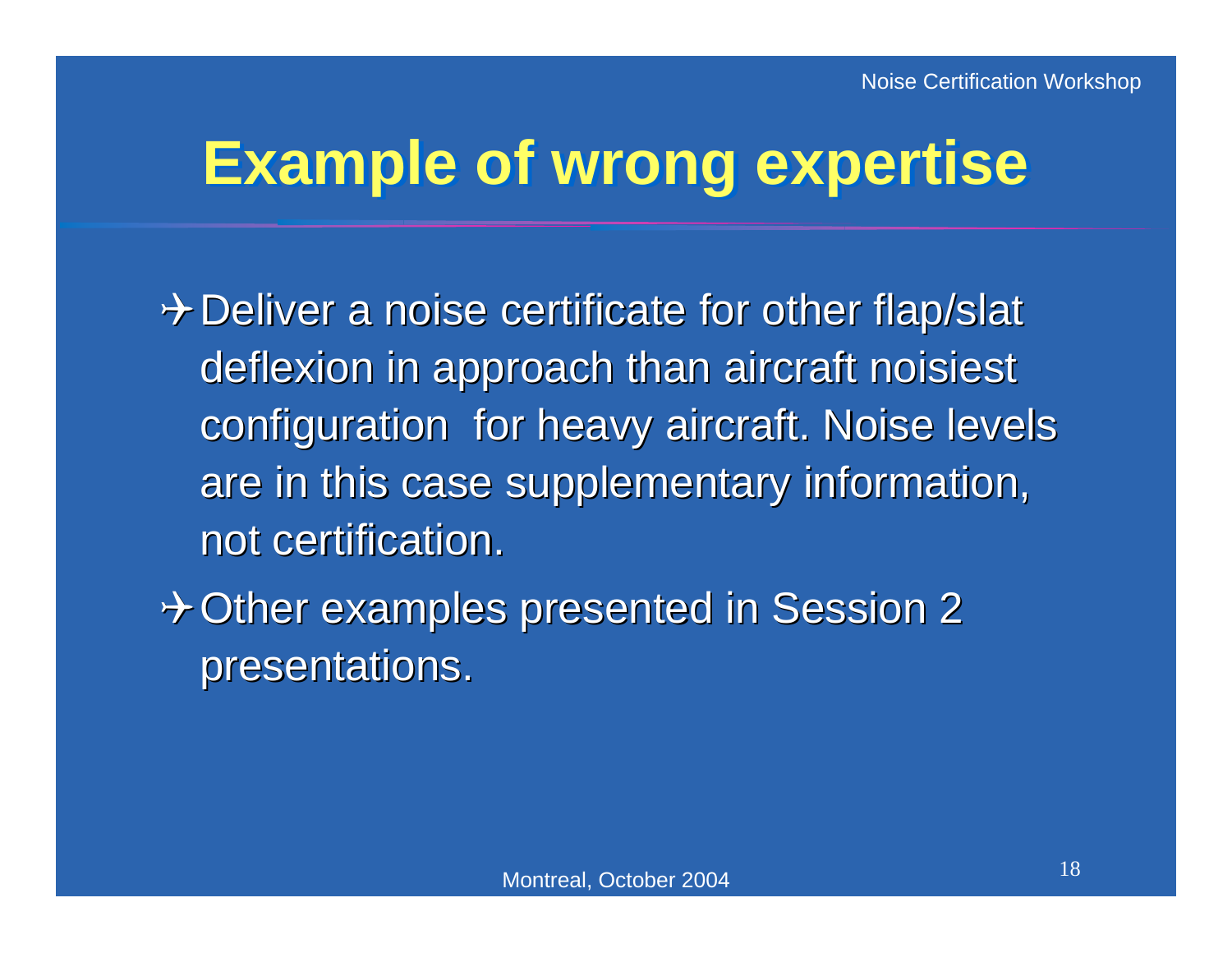#### **Improvement of current situation Improvement of current situation**

 $\rightarrow$  This workshop is an element of tools developed to progress the way of harmonisation between certificating authorities to arrive at common noise certification expertise.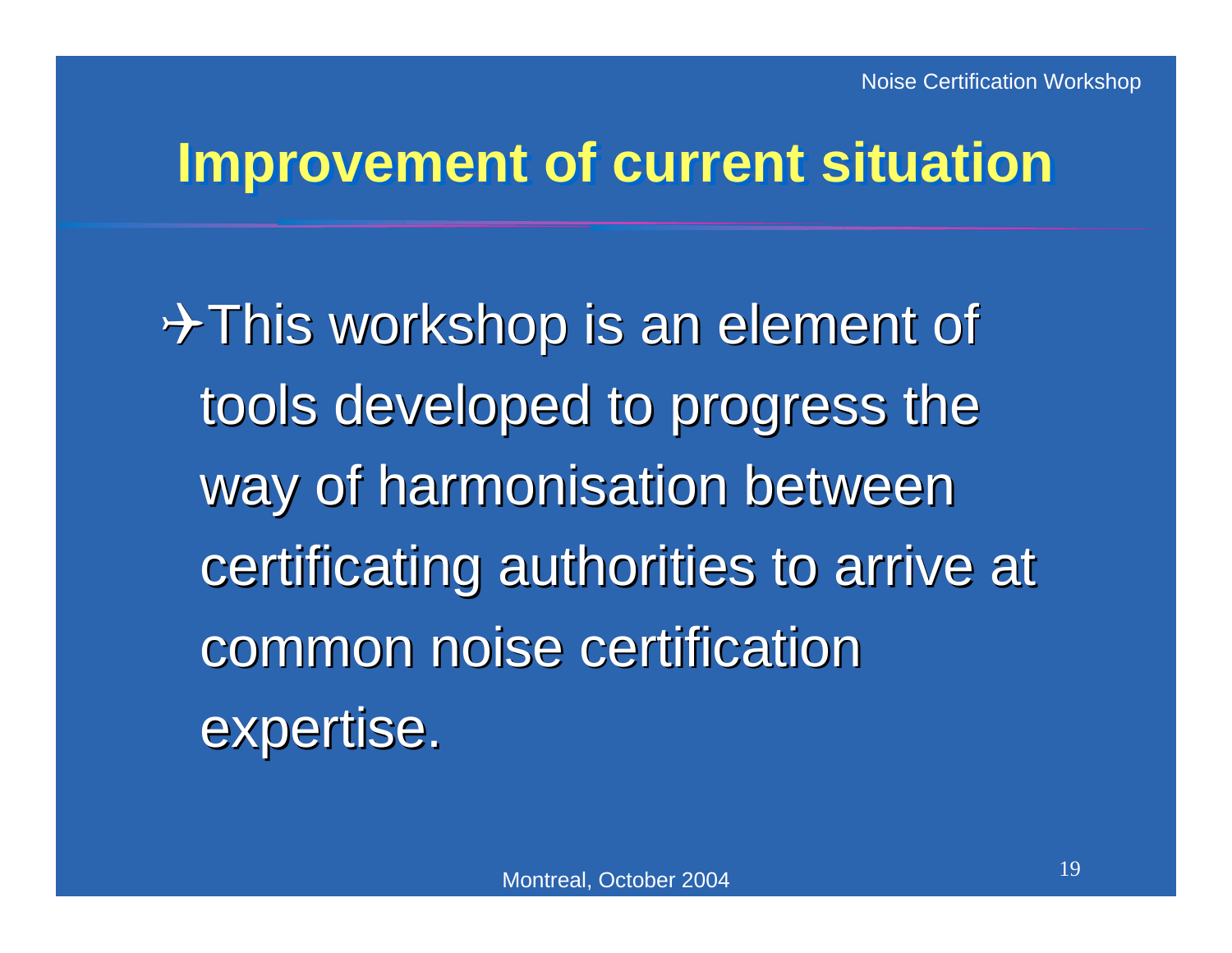Noise Certification Workshop

#### **AGENDA FOR NOISE CERTIFICATION AGENDA FOR NOISE CERTIFICATION WORKSHOP PRESENTATIONSWORKSHOP PRESENTATIONS**

 $\rightarrow$  Annex 16, Volume 1 and **Equivalent Procedures + ICAO Environmental Technical Manual**  $\rightarrow$  Roles & responsibilities  $\bm{\div}$ Harmonisation